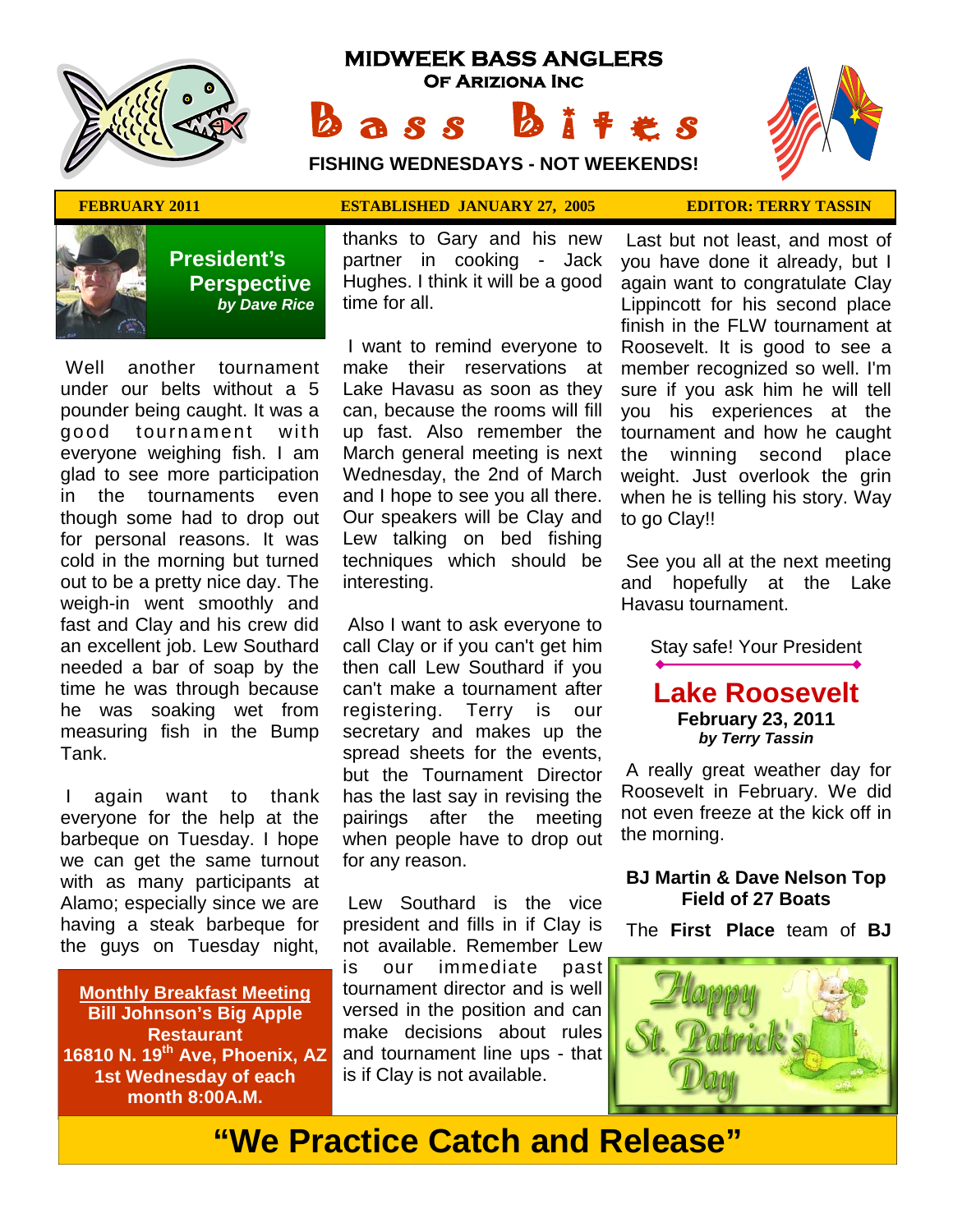#### Page 2

**Martin & Dave Nelson**  weighed the winning creel of five bass weighing 16.45 lbs. The team also won the **Super Pot** option and **1st Place Big Bass** with a 4.72 lb fish.

 DJ called in his report and said, "Dave Nelson and I had a tough prefish on Monday and Tuesday where we fished the main lake in the Salt end of the lake and only caught two fish each day.

 On tournament day we totally changed what we were doing and ran up the Salt into the river. There we fished spinner baits, Senkos, and Shad colored chatterbaits in a small 50 yard long area of bushes. In our first pass through the area we caught 12 lbs of bass; every 1 - 2 hours this same area would give-up more fish which we caught. By 2 PM we had 14 lbs in the boat and at

## **Next Meeting Next Tournament**

Our next club general meeting is scheduled for **Wednesday, 2 March** starting at 8:00 AM, at Bill Johnson's Big Apple Restaurant, 16810 N. 19th Ave (just south of Bell Road on 19th Ave on the west side of the avenue). We hope you will come early and have breakfast together.

The next club point tournament will be a day event at **Lake Havasu** on **16 March 2011.**  Club launch headquarters and weigh-in location will be announced. Tournament hours are **Safe Light to 3 PM.**

2:05 PM I caught our 4.72 lb bass on a spinner bait which turned out to be the  $1<sup>st</sup>$  Place Big Bass of the day.

 If you get the chance to fish with Dave Nelson you will enjoy it. We laughed and joked through out the day while we caught fish - of course it's easy to be happy when you are catching rather than just fishing!"



*1st Place Dave Nelson & DJ Martin* 

 In **Second Place** the team of **Jamie Shaw & Doug Cunningham** finished with 14.75 lbs for their five bass.

 Doug Cunningham provided this insight as to their fishing day. "I had the good fortune to fish with Jamie Shaw this tournament. I had an absolute Blast! We had our limit of 5 fish by 8:15. We pretty much just fished main lake points in 20 feet of water. We did shoot back in the river to try and flip and find 'Walter' (the 5 pounder) but no such luck. Jamie and I were pretty spoiled from the morning bite so we bolted back to the spots that had worked earlier. Jamie caught most of the fish in the morning and I was able to step up to the plate in the afternoon.

The pattern we stuck with that worked pretty much all day for us was the reliable dropshot. We fished with four different colors that all worked, (peoples, red crawl, green auya, and prizm crawl)

 I also want to add that every time I fish, there is always something positive I get out of it. There is always something different to be learned. Whether it is a new fishing technique or even more inspiring, just feeling like a kid again. I think that I can speak for most of us that we all grew up fishing. It's like all the hectic things that go on in our lives are put aside for a few hours and you just get to go play. Jamie was cracking me up when he would keep looking in the live well, smile, and give me a big high five. I must say it was without a doubt the most high fives that I had ever done in a day. I also loved the quote of the day; "Wrap it so you can scratch it!" That should be on a shirt. Thanks again Jamie and all the members in this awesome club for giving me the opportunity to go play and be a kid again! "



*2nd Place Jamie Shaw & Doug Cunningham*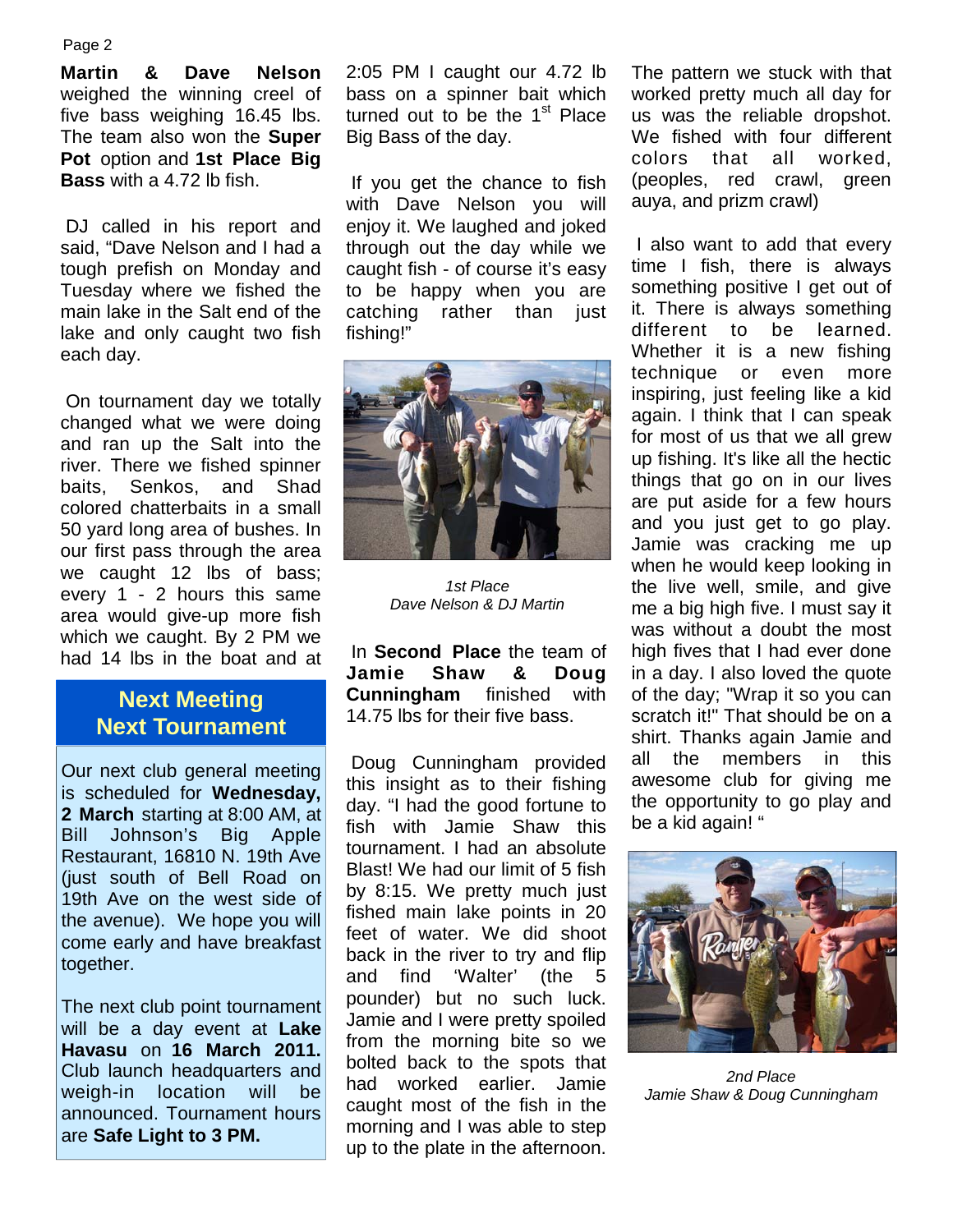**Team Lou Hirlemann & Mark Durben** weighed five bass for 13.12 pounds and took home **Third Place** honors.

 Lou said, "I always have fun fishing and driving to the lake with Mark; a great way to start a trip. Once on the water we took a wrong turn and went left. Being boat 23 and watching everyone else go to the Salt I knew I had my 3 spots to myself. We only saw 4 or 5 boats all day. I caught all my fish on a jig, Mark got his on crank bait, jig, and drop shot. We fished transition areas."



*Mark Durben & Lou Hirlemann with some bass buddies*

 Mark Durben added; "Lou had a great plan for fishing the lake. We caught all but one of our fish on jigs fished exceptionally slow around brush in 3-15 feet of water. We used Paca Craws and Crazy Legs Chigger Craws in watermelon color. The key was going slow. Fishing with Lou is always a great experience."

**Membership** As of February 25, 2011 the Midweek Bass Anglers of Arizona consists of 74 active members.

 The **4th Place Team** of Daniel Elias & Butch Nessline weighed 11.92 lbs with a five bass limit.



*Butch Nessline & Daniel Elias* 

 Daniel remarked, "Prior to the tournament Butch and I came up with a game plan to spend our day looking for a  $5$  lb + fish. We really didn't care about catching a limit as long as we could get that one big bite.

 We spent the entire day throwing 10 inch worms and HUGE spinnerbaits and although we didn't catch that five pounder we were looking for, we were able to tempt about 15 fish into hitting our giant offerings.

 Fishing with Butch was sure a lot of fun like always and I'm looking forward to fishing with him again in the future."

 The **5th Place Team** of **John Majersky & Charlie Ferrell**  weighed 11.91 lbs with a four bass limit. They also weighed the 4.41 lb **2nd Place Big Bass** 

John Majersky said, "Well, we had only one day to pre-fish so we "junk fished" for two days. We caught fish from 1 foot down to 20 feet of water. The lures used were flukes, spinner baits, chatter baits, Texas rigs and crank baits, to catch the fish. The fish were on corners, in trees and on breaks.

 Unfortunately, we did not need to pre-fish, because we went to the spots where we had caught fish the day before, and got NOTHING the day of the tournament. All our fish came on spots I have NEVER fished



**"You want to troll, I want to fish the shoreline. How do we solve this problem?** 

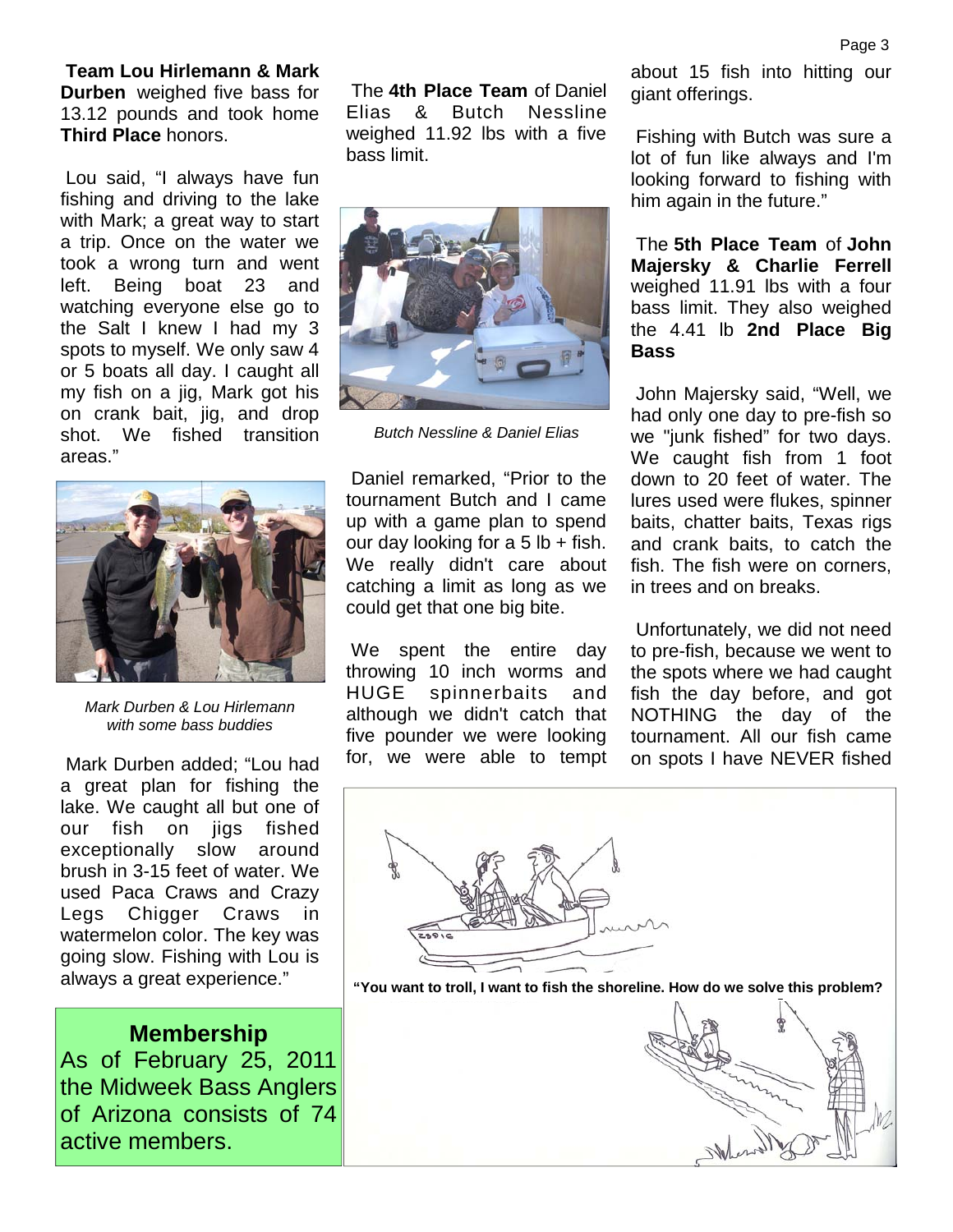#### Page 4

before on that lake. That made it fun and interesting. The big fish came on a chatter bait. The interesting part was I saw the whole bite. The water was clear. I was throwing in 15 feet of water. As I brought the bait close to the boat the fish appeared out of the depths and swallowed the bait before my eyes. In the time I turned and told Charlie, it's a 4 or 5 pounder, I set the hook and it dove to the bottom. No problem, no panic, I just eased it up to boat and into the net it went.

 I want to thank my fishing partner Charlie Ferrell, Gary Grimes and the weigh-in crew. This was a fun camp out and tournament."



*Charlie Ferrell & John Majersky with some of their 'better' bass* 

 The **6th Place Team** of **Joe Auksel & Tony Medina**  weighed 11.27 lbs with a five bass limit.

 Joe Auksel stated; "We prefished Monday in the Tonto end of the lake and did very well. We tried the Salt end on Tuesday and did not do well there so we decided to concentrate on the Tonto on tournament day. Tony Medina

caught all of our fish during the tournament. He had a total of 7 that were culled down to the final bag of 5. Five were caught on Texas Rigged full size Brush Hogs fishing the main lake points and wooded flats and two were caught on small Brush Hogs on a drop shot rig in the main lake just outside wooded flats in 10 - 15 feet of water. The drop shot fish were our two largest that were brought to the weigh in. The color we used was watermelon with black spots. The fish catching extended throughout the morning and early afternoon hours."



*Joe Auksel & Tony Medina* 

 And finally we get to the **Goon Fish pot** which was won by no one! Therefore, as is the club practice when no Goon Fish is brought to the scales, a raffle for those entered in the Goon Fish option will be held at the 2 March general meeting.

#### **Statistics for the tournament**:

53 men fished 8 hours each, bringing 126 keeper bass to the scales for a total weight of 253.93 pounds with a 2.03 pound average. All but three fish were released back into the lake after weigh-in to fight again another day.



#### **Option Pots**  *By Jerry Askam*

**5 lb Pot:** Most people thought the pot would fall this month at Roosevelt but it didn't happen. DJ Martin was just short with a 4.72 lb largemouth. So the club record pot of \$2,535 continues to grow as we move to Havasu in March for some bed fishing.

**Goon Fish Pot:** Somewhat surprisingly no goon fish were weighed this month. The Salt end of Roosevelt has lots of crappie but there were no takers on our bass lures. There will be a drawing for the \$245 pot at our next club meeting March 2 for those who entered the pot at Roosevelt.

**Super Pot:** Tournament winners DJ Martin and Dave Nelson won the Super Pot worth \$240 with an excellent bag of 16.45 lbs. They also had the tournament's big bass and take home total winnings of \$968. Congrats on a great tournament guys.



## **The Unwritten Rules of Bass Fishing**

 Call it what you wish: The Fisherman's Code of Ethics, Man Code, or Fishing Guidelines, they are all referring to what I call the Unwritten Rules of Bass Fishing.

 You won't find these in official tournament rules but they are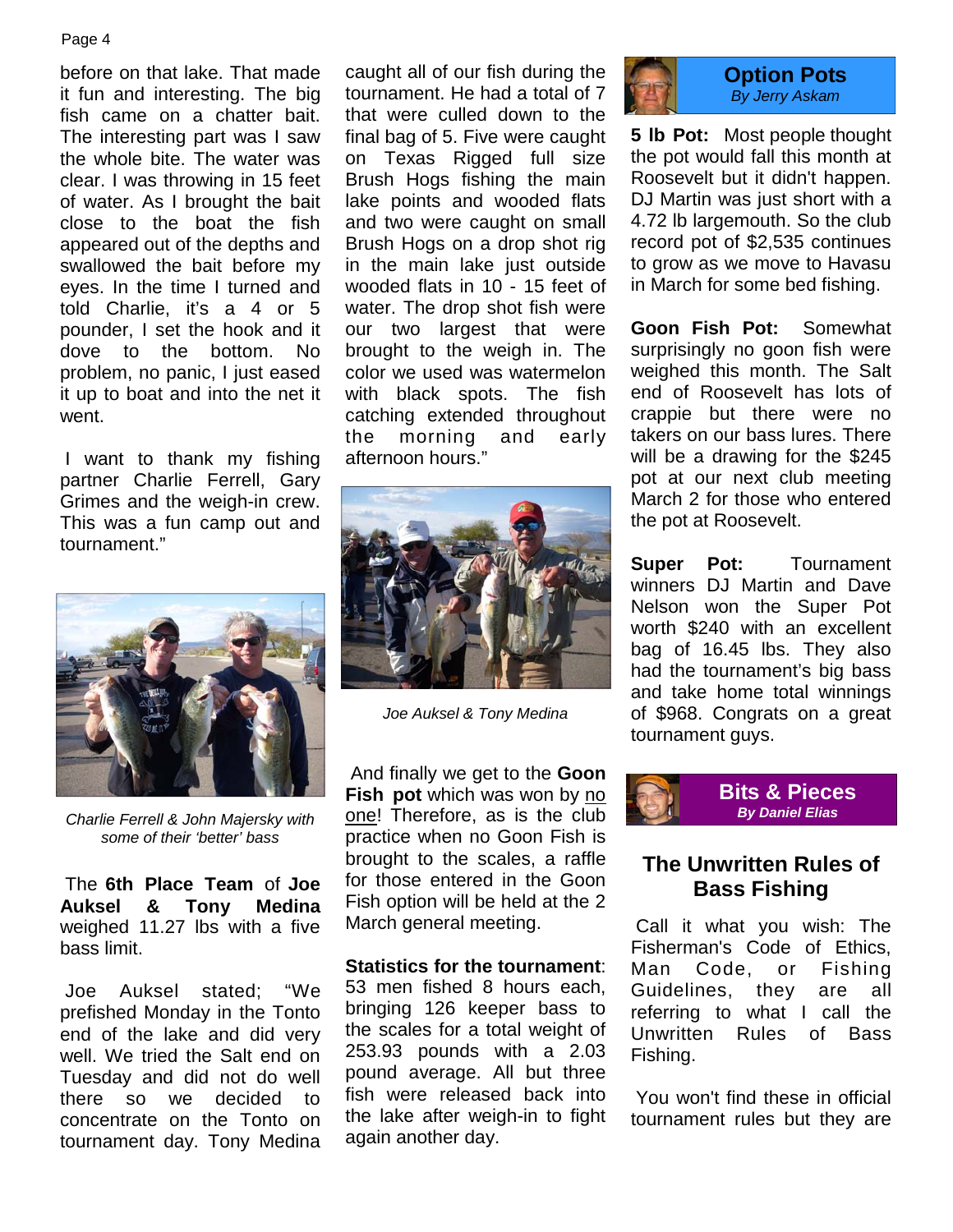well known amongst avid fisherman and weekenders alike.

 The following are some of the unwritten rules of bass fishing that should be strictly adhered to at all times.

1. Never take your partner to another angler's spot without first getting that anglers direct permission. Regardless of whether you are a boater or a non-boater if your partner takes you to a particular area in the lake to fish and you have success there it is not polite to take a partner you draw in another tournament to the location he suggested. Likewise, if you see someone fishing a particular spot don't tell anyone, keep it to yourself.

2. Never ask an angler to tell you the locations his partner took him to while fishing. If you really want to know ask the person directly instead of being sneaky about it; he will just get upset when he finds out. Chances are that person worked hard and put in his homework on the water in order to find productive areas. You should do the same and find your own locations.

3. Keep information your partner has shared with you in confidence to yourself. If your partner, regardless of whether he's a boater or non boater catches fish at a particular location or on a certain lure or color don't tell your buddies; it's just not considerate, and it's poor sportsmanship. If your partner wants to share that information with people let him do so himself.

4. Keep your distance. Don't move in on another angler just because he caught a fish or you feel like he's a good fisherman and he might be fishing a great spot. Many anglers tend to "drift" in on another fisherman when they see him catch a fish. The truth is he probably doesn't want you getting very close to him so be polite and keep your distance.

5. Never, ever pull in front of another boat, and don't assume that just because he's moving down the bank he won't turn around and come back through the same area again. If there is any doubt in your mind of what the other angler's intentions are - ask. A little communication goes a long way and he will tell you if he minds you being there or not. Ask the anglers in a nearby boat if they mind you fishing a particular area and if they tell you they don't mind you being there go ahead and fish. If they seem hesitant or don't feel comfortable with you fishing near them or going around them you should leave. As always the boat that was in the location first has the final say.

6. If someone wins a tournament at a particular lake and you know where he fished don't infringe on his water the next time you fish a tournament at that lake. That angler may very well fish in that location again and chances are if he sees you there he won't be very happy

with you. He probably worked very hard to find the area he wants to fish and you should find your own water instead of trying to take his.

7. Proper protocol says that if you are fishing down a bank and you meet another boat head on you move to the right to pass. If the other boat is fishing stationary in one spot you must move out to deep water and go around him regardless of which side of you he is on. There are always extenuating circumstances but again communication is key.

 These rules obviously will not cover every situation but when in doubt use common sense and practice common courtesy. Put yourself in the other guy's shoes before you violate one of these rules. You want to earn the respect of your peers not lose it. Following the unwritten rules of bass fishing will make you a better fisherman in the long run. It will teach you how to locate and pattern fish instead of following or trying to duplicate someone else's pattern.

 Until next month...Be safe on the water and practice good sportsmanship.

### **TRUISMS HOW FIGHTS START**

One year, I decided to buy my mother-in-law a cemetery plot as a Christmas gift.

The next year, I didn't buy her a gift.

When she asked me why, I replied,

"Well, you still haven't used the gift I bought you last year!" And that's how the fight started.....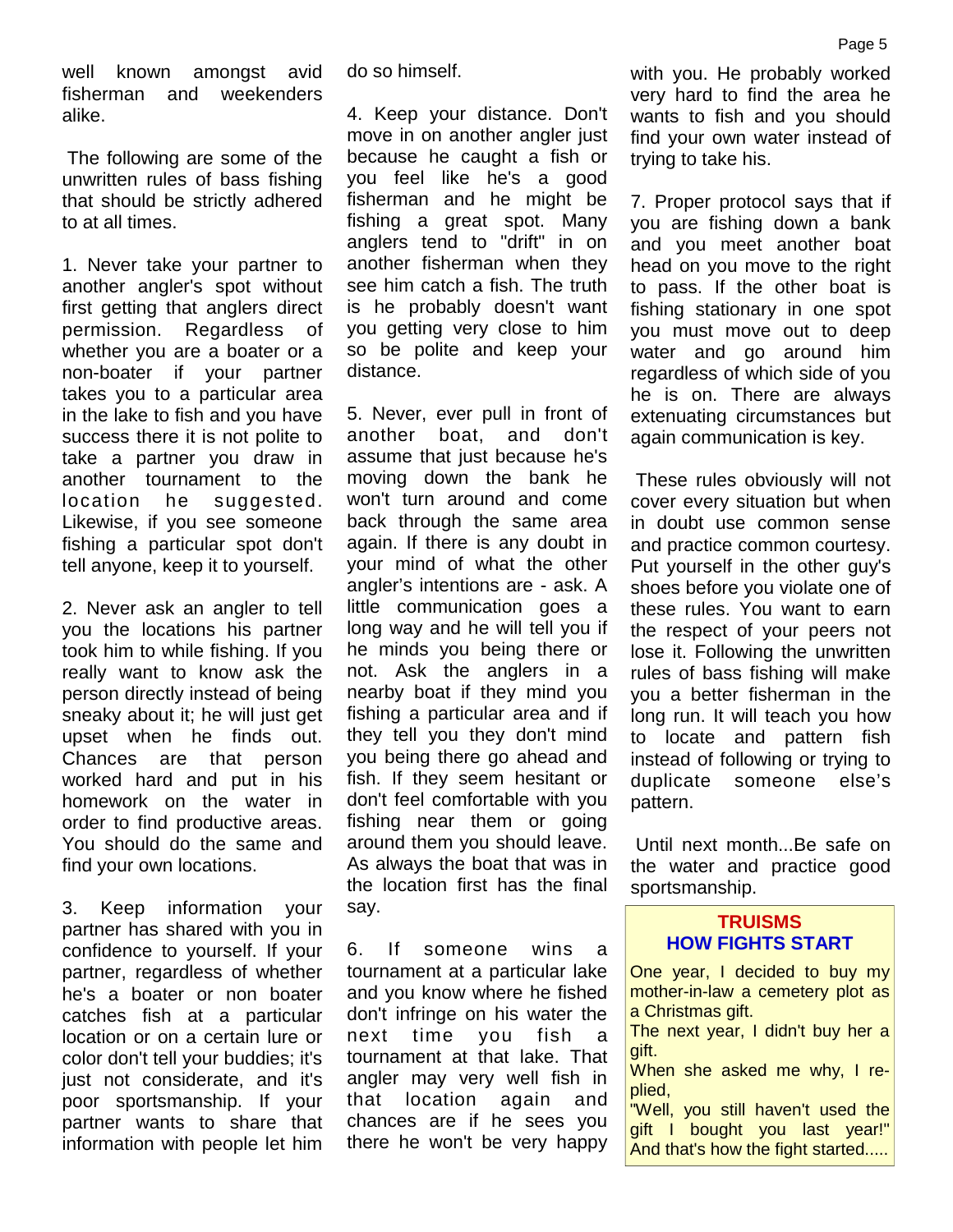# Photo Scrapbook - Lake Roosevelt - February 23, 2011



**THE OLD HOMESTEAD AT ROOSEVELT** 











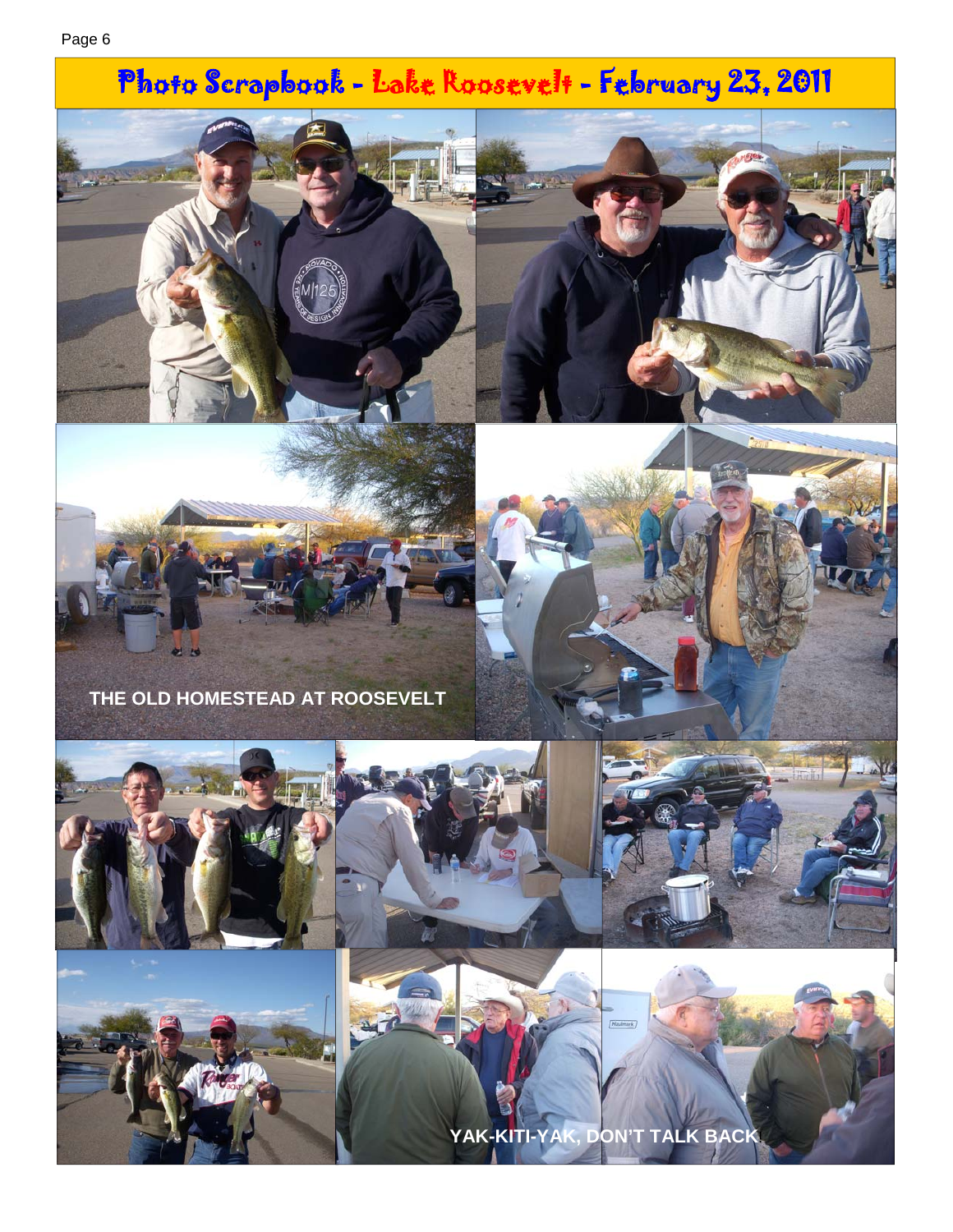